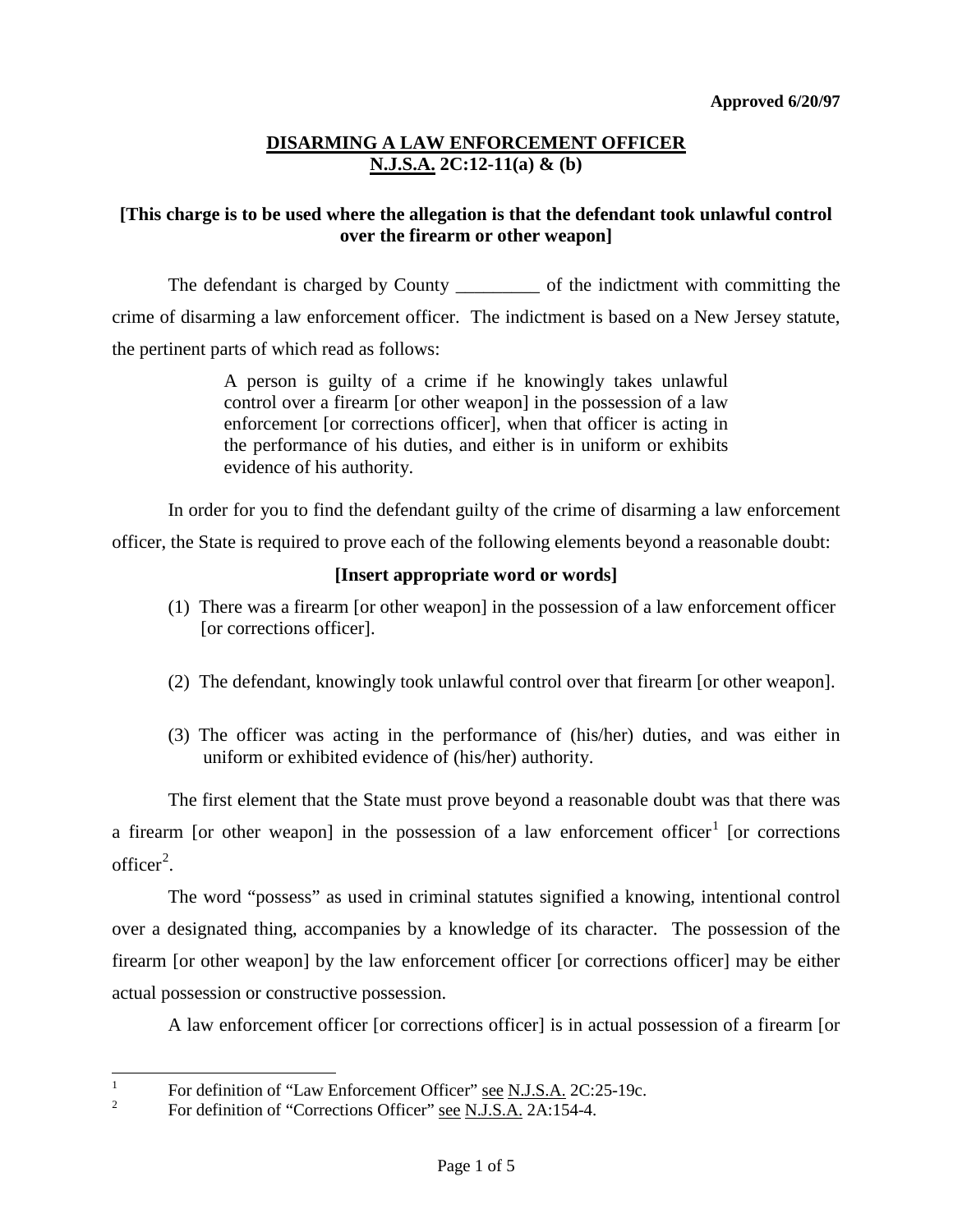other weapon] when (he/she) knows what it is: that is (he/she) has knowledge of its character and knowingly has it on (his/her) person at a given time.

A law enforcement officer [or corrections officer] is in constructive possession of a firearm [or other weapon] even though (he/she) does not have the firearm [or other weapon] on (his/her) person at a given time, if (he/she) is aware of the presence of the firearm [or other weapon] and is able to and has the intention to exercise control over it.

A law enforcement office [or corrections officer], although not in actual possession, who has knowledge of the firearm [or the weapon], and the intention at a given time to exercise control over that firearm [or other weapon], either directly or through another person or persons, is then in constructive possession of the firearm [or other weapon].

A "firearm"<sup>[3](#page-0-1)</sup> means any handgun, rifle, shotgun, machine gun, automatic or semiautomatic rifle or any gun, device or instrument in the nature of a weapon from which may be fired or ejected any solid projectable ball, slug, pellet, missile or bullet, or any gas, vapor or other noxious thing, by means of a cartridge or shell or by the action of an explosive or the igniting of flammable or explosive substances. It shall also include, without limitation, any firearm which is in the nature of an air gun, spring gun or pistol or other weapon of a similar nature in which the propelling force is a spring, elastic band, carbon dioxide, compressed or other gas or vapor, air or compressed air, or is ignited by compressed air, and ejecting a bullet or missile smaller than three-eights of an inch in diameter, with sufficient force to injure a person.

## **[Charge if applicable]**

A "weapon"[4](#page-1-0) means anything readily capable of lethal use or of inflicting serious bodily injury. The term includes, but is not limited to, all (1) firearms, even though not loaded or lacking a clip or other component to render them immediately operable; (2) components which can be readily assembled into a weapon; (3) gravity knives, switchblade knives, daggers, dirks, stilettos, or other dangerous knives, billies, blackjacks, bludgeons, metal knuckles, sandclubs, slingshots, cesti or similar leather bands studded with metal filings or razor blades imbedded, in wood; and (4) stun guns; and any weapon or other device which projects, releases, or emits tear gas or any other substance intended to produce temporary physical discomfort or permanent

<span id="page-1-1"></span> $\frac{3}{4}$  N.J.S.A. 2C:39-1f.

<span id="page-1-0"></span><sup>4</sup> N.J.S.A. 2C:39-1r.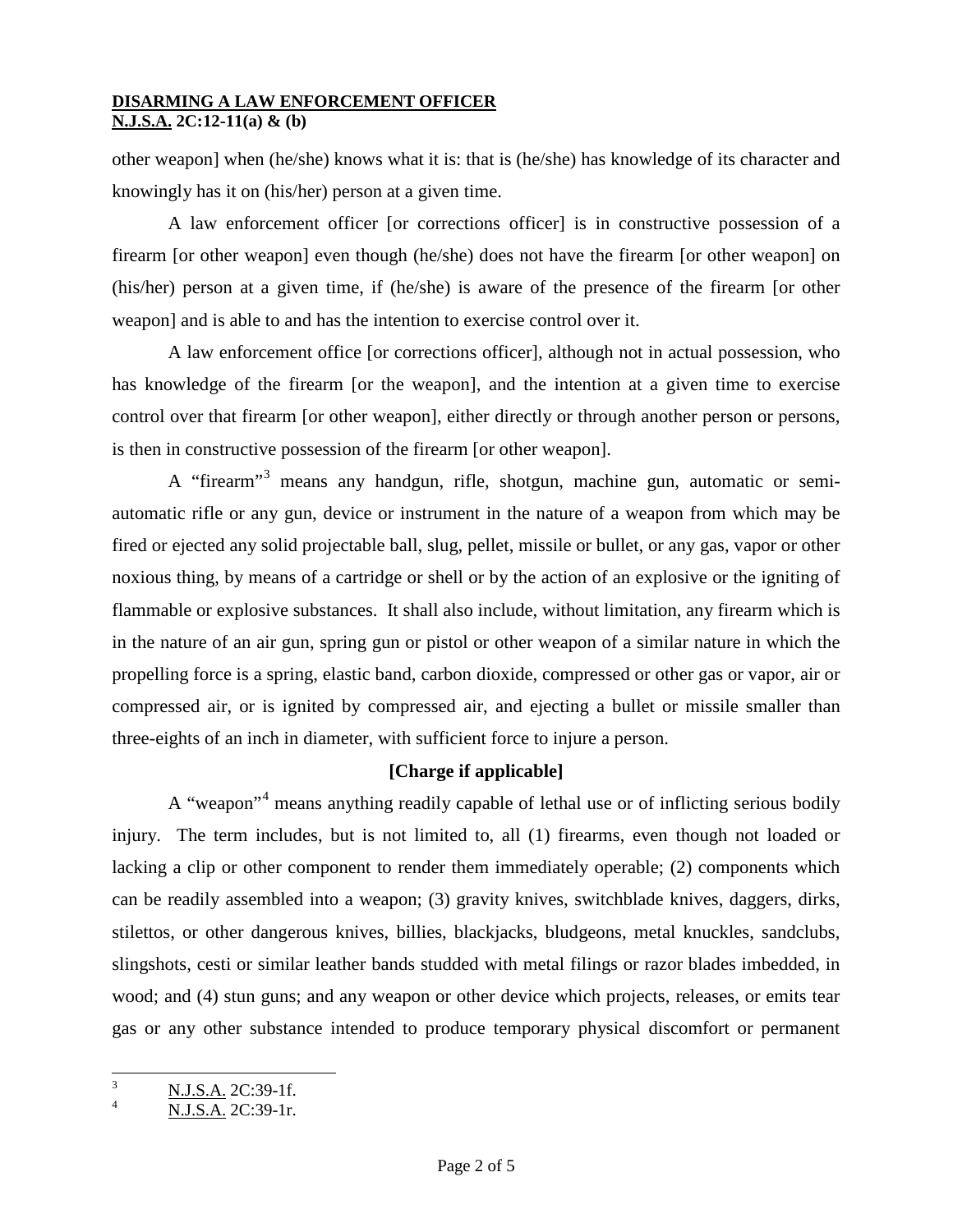injury though being vaporized or otherwise dispensed in the air.

The second element that the State must prove beyond a reasonable doubt is that the defendant knowingly<sup>[5](#page-1-1)</sup> took unlawful control over that firearm [or other weapon]. A person exercises unlawful control over an item when he/she does anything to either take possession of that item, or remove it from the possession of the person who has possession of it, without permission or authority. In order to prove the defendant exercised unlawful control over the firearm [or weapon], the State must prove beyond a reasonable doubt that the defendant acted knowingly.

A person acts knowingly with respect to the nature of his/her conduct or attendant circumstances, if he/she is aware that his/her conduct is of that nature, or that such circumstances exist, or he/she is aware of a high probably of their existence. A person acts knowingly with respect to a result of his/her conduct if he/she is aware that it is practically certain that his/her conduct will cause such a result.

The nature of the knowledge with which the defendant acted toward the officer is a question of fact for you the jury to decide. Knowledge is a condition of the mind which cannot be seen and can only be determined by inferences from conduct, words or acts. It is not necessary for the State to produce a witness or witnesses who could testify that the defendant stated, for example, that he/she knew that his conduct would cause the disarming of the law enforcement officer or take unlawful control over the firearm (or weapon)].

It is within your power to find that proof of knowledge has been furnished beyond a reasonable doubt by inferences which may arise from the nature of the acts and the surrounding circumstances. Such things as the place where the acts occurred, the weapon involved, and all that was done or said by the defendant preceding, connected with, and immediately succeeding the events are among the circumstances to be considered.

In order to prove the defendant took unlawful control of the firearm [or weapon], the State need not prove that the firearm [or weapon]] was carried away from the officer or away from the place in which it was kept, but only that the defendant took unlawful control over it.

The third element the State must prove beyond a reasonable doubt is that the officer at the

<span id="page-2-0"></span> $5$  N.J.S.A. 2C:2-2b(2).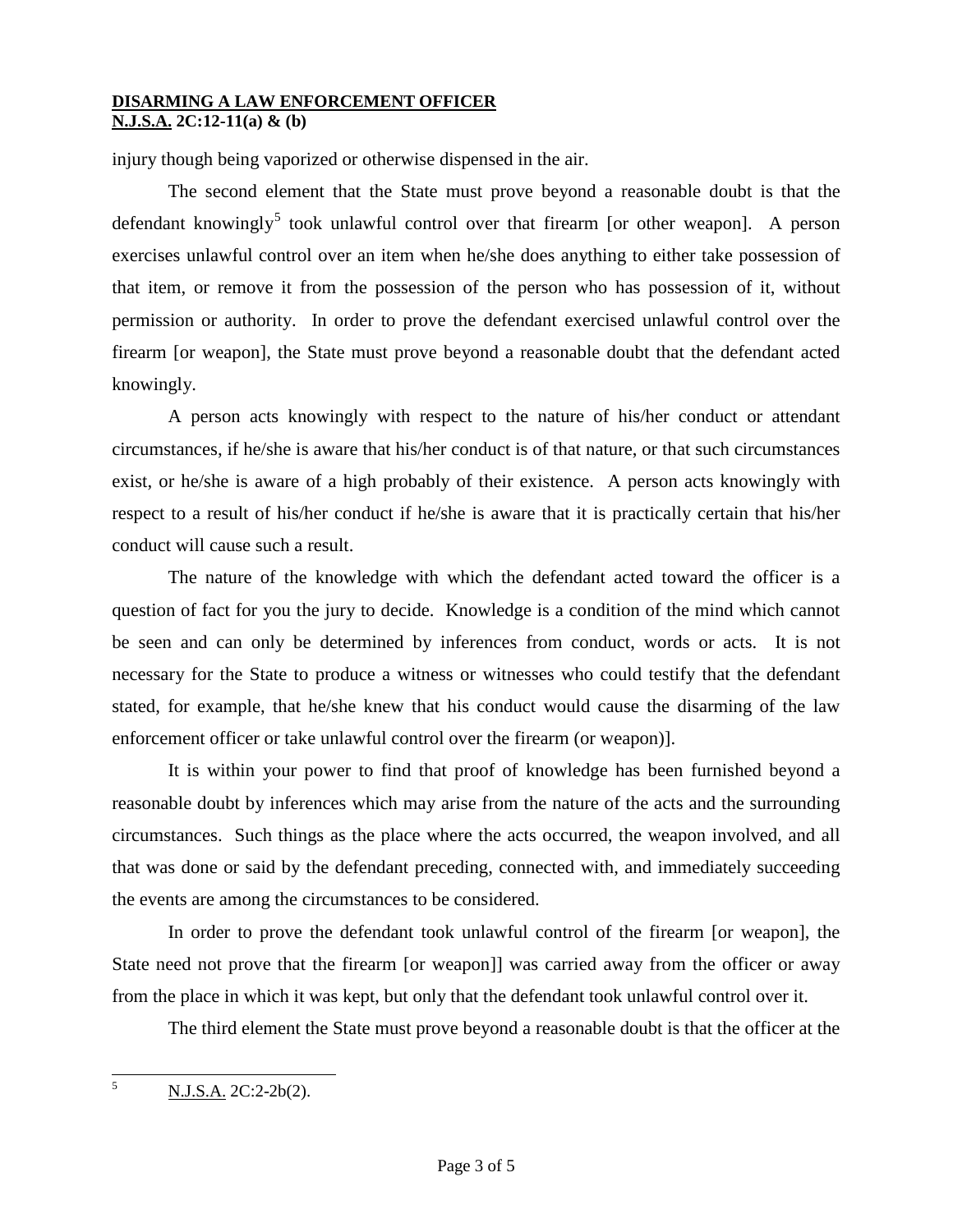time was acting in the performance of (his/her) duties and was either in uniform or (he/she) exhibited evidence of (his/her) authority.

## **[Charge if crime charged is only the second degree offense. If the indictment charges the first degree crime, skip this paragraph and continue the charge.]**

If you find the State has proved beyond a reasonable doubt all three of the elements as explained to you by the court, you must find the defendant guilty of disarming a law enforcement officer. However, if you find the State has failed to prove any one of the elements beyond a reasonable doubt, then you must find the defendant not guilty.

# **[Charge if appropriate]**

A section of our statutes provides<sup>[6](#page-2-0)</sup> that disarming a law enforcement officer is a crime of the second degree, except that it is a crime of the first degree if the defendant:

## **[Charge appropriate paragraph(s)]**

- 1. Fires or discharges the firearm; **[or]**
- 2. Uses or threatens to use the firearm [or weapon] against the officer or any other person; **[or]**
- 3. The officer or another person suffers serious bodily injury.

The State must also prove to you beyond a reasonable doubt an additional element to raise the degree of this crime.

# **[Charge appropriate paragraph(s)]**

The additional element the State must prove beyond a reasonable doubt, is that in the course of committing the crime of disarming a law enforcement officer, the defendant knowingly fired or discharged the firearm. The definition of "Knowingly" has already been explained to you. **[or]**

The additional element the State must prove is that the defendant knowingly used or threatened to use the firearm [or weapon] against the officer or any other person. **[or]**

The additional element the State must prove is that the officer or other person suffered serious bodily injury.

In order for you to determine whether the officer or other person suffered serious bodily

<span id="page-3-0"></span><sup>6</sup> N.J.S.A. 2C:12-11(b) (1) (2) & (3).